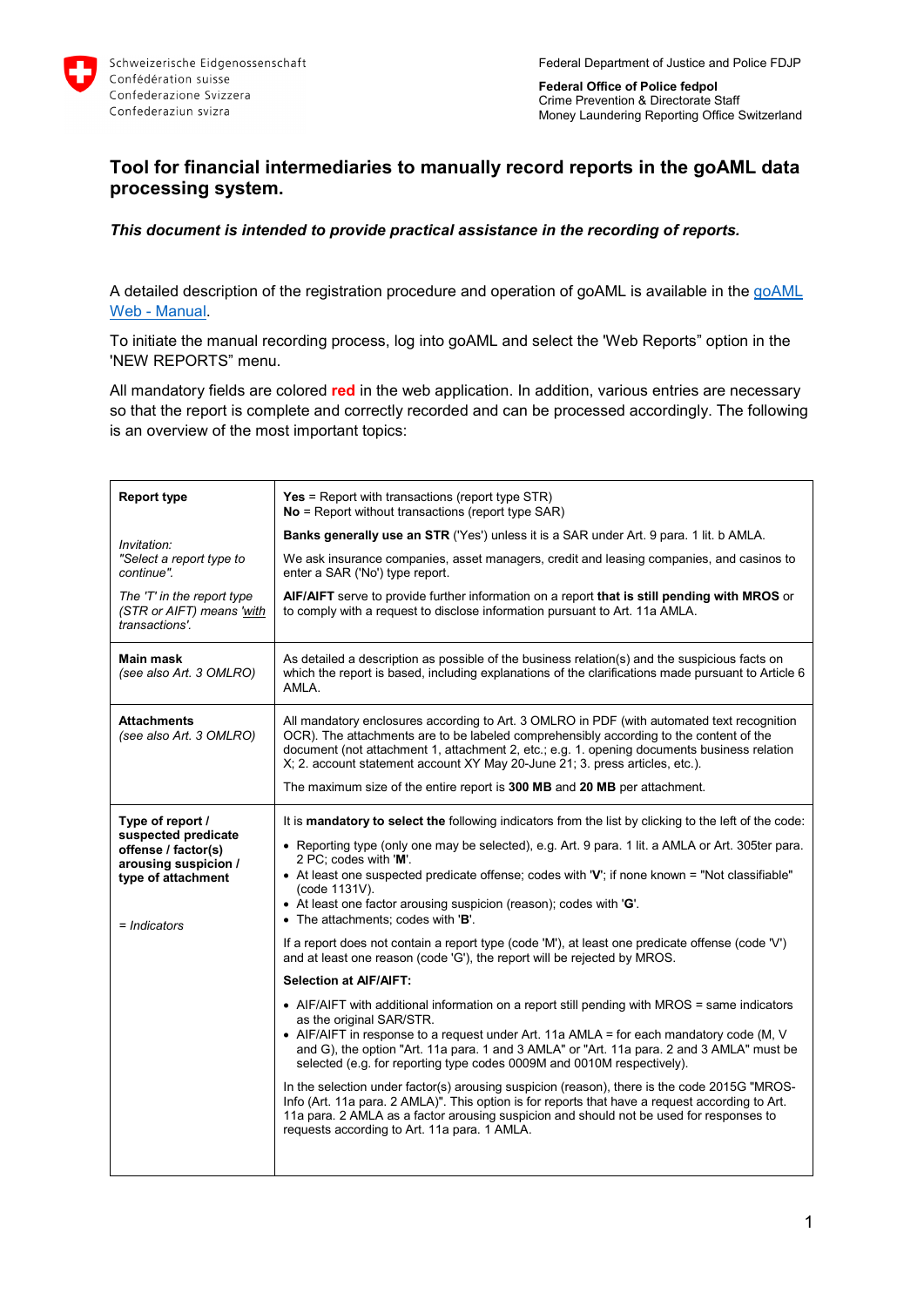

**Federal Office of Police fedpol** Crime Prevention & Directorate Staff Money Laundering Reporting Office Switzerland

| • For reports which have as a factor arousing suspicion (reason) an order for production of<br>documents from a public prosecutor's office, the code 2011G "Information from prosecution<br>authorities" must be selected.<br>• If negotiations to establish a business relation are broken off, it is mandatory to select the<br>reporting type code 0003M "Art. 9 para. 1 lit. b AMLA".<br><b>Transactions</b><br>Suspicious transactions are recorded as <b>BiParty</b> transactions<br>(for STR and AIFT)<br>Important notes on transactions:<br>• Each transaction is recorded in the direction of the asset flow ("From" / "To counterparty")<br>• For at least one party ("From" or "To counterparty") the option with the addition 'Reported<br>subject' must be selected<br>• Electronic funds transfers are always to be recorded from account to account (with at least<br>one 'Reported subject')<br>• Cash transactions (counter (Cash) / ATM) always have an account and a person as party.<br>Example: Cash payment at the counter or cash withdrawal at the ATM -> From 'Account<br>(Reported subject)' / To 'Person'<br>• A maximum of 100 transactions are to be entered in one STR<br>• Up to a maximum of 5,000 transactions can be filed by means of an AIFT. If more than<br>5,000 transactions are involved, several AIFTs with a maximum of 5,000 each can be<br>compiled and transmitted.<br>Important notes on the 'Reported subject' accounts:<br>• In the 'Exchange rate' field, the number '1' must always and exclusively be entered<br>• In the case of an active account, the 'Account balance in CHF' must always be entered as of<br>the reporting date. If the account is a foreign currency account, the 'Account balance in<br>foreign currency' must also be entered.<br>• For an active account, the 'Account balance as of' field must be recorded (this should be as<br>close as possible to the reporting date and correspond to the balance sheet (PDF) in the<br>attachment)<br>• In case of a closed account, leave the fields 'Account balance' empty, please also do not<br>enter a '0'.<br>• In case of a closed account, it is mandatory to record the closed date<br>• For each registered account, the respective legal entities or natural persons must be added<br>by means of the symbol '+'.<br>• For accounts of a reported business relation without suspicious transactions, we refer to the<br>explanations on MultiParty functionality<br>Important notes about the accounts (those of the third party institution): | Indicators which lead to a reject in case of incorrect entry/missing: |
|----------------------------------------------------------------------------------------------------------------------------------------------------------------------------------------------------------------------------------------------------------------------------------------------------------------------------------------------------------------------------------------------------------------------------------------------------------------------------------------------------------------------------------------------------------------------------------------------------------------------------------------------------------------------------------------------------------------------------------------------------------------------------------------------------------------------------------------------------------------------------------------------------------------------------------------------------------------------------------------------------------------------------------------------------------------------------------------------------------------------------------------------------------------------------------------------------------------------------------------------------------------------------------------------------------------------------------------------------------------------------------------------------------------------------------------------------------------------------------------------------------------------------------------------------------------------------------------------------------------------------------------------------------------------------------------------------------------------------------------------------------------------------------------------------------------------------------------------------------------------------------------------------------------------------------------------------------------------------------------------------------------------------------------------------------------------------------------------------------------------------------------------------------------------------------------------------------------------------------------------------------------------------------------------------------------------------------------------------------------------------------------------------------------------------------------------------------------------------------------------------------------------------------------------------------------------------------|-----------------------------------------------------------------------|
|                                                                                                                                                                                                                                                                                                                                                                                                                                                                                                                                                                                                                                                                                                                                                                                                                                                                                                                                                                                                                                                                                                                                                                                                                                                                                                                                                                                                                                                                                                                                                                                                                                                                                                                                                                                                                                                                                                                                                                                                                                                                                                                                                                                                                                                                                                                                                                                                                                                                                                                                                                                  |                                                                       |
|                                                                                                                                                                                                                                                                                                                                                                                                                                                                                                                                                                                                                                                                                                                                                                                                                                                                                                                                                                                                                                                                                                                                                                                                                                                                                                                                                                                                                                                                                                                                                                                                                                                                                                                                                                                                                                                                                                                                                                                                                                                                                                                                                                                                                                                                                                                                                                                                                                                                                                                                                                                  |                                                                       |
|                                                                                                                                                                                                                                                                                                                                                                                                                                                                                                                                                                                                                                                                                                                                                                                                                                                                                                                                                                                                                                                                                                                                                                                                                                                                                                                                                                                                                                                                                                                                                                                                                                                                                                                                                                                                                                                                                                                                                                                                                                                                                                                                                                                                                                                                                                                                                                                                                                                                                                                                                                                  |                                                                       |
|                                                                                                                                                                                                                                                                                                                                                                                                                                                                                                                                                                                                                                                                                                                                                                                                                                                                                                                                                                                                                                                                                                                                                                                                                                                                                                                                                                                                                                                                                                                                                                                                                                                                                                                                                                                                                                                                                                                                                                                                                                                                                                                                                                                                                                                                                                                                                                                                                                                                                                                                                                                  |                                                                       |
|                                                                                                                                                                                                                                                                                                                                                                                                                                                                                                                                                                                                                                                                                                                                                                                                                                                                                                                                                                                                                                                                                                                                                                                                                                                                                                                                                                                                                                                                                                                                                                                                                                                                                                                                                                                                                                                                                                                                                                                                                                                                                                                                                                                                                                                                                                                                                                                                                                                                                                                                                                                  |                                                                       |
|                                                                                                                                                                                                                                                                                                                                                                                                                                                                                                                                                                                                                                                                                                                                                                                                                                                                                                                                                                                                                                                                                                                                                                                                                                                                                                                                                                                                                                                                                                                                                                                                                                                                                                                                                                                                                                                                                                                                                                                                                                                                                                                                                                                                                                                                                                                                                                                                                                                                                                                                                                                  |                                                                       |
|                                                                                                                                                                                                                                                                                                                                                                                                                                                                                                                                                                                                                                                                                                                                                                                                                                                                                                                                                                                                                                                                                                                                                                                                                                                                                                                                                                                                                                                                                                                                                                                                                                                                                                                                                                                                                                                                                                                                                                                                                                                                                                                                                                                                                                                                                                                                                                                                                                                                                                                                                                                  |                                                                       |
|                                                                                                                                                                                                                                                                                                                                                                                                                                                                                                                                                                                                                                                                                                                                                                                                                                                                                                                                                                                                                                                                                                                                                                                                                                                                                                                                                                                                                                                                                                                                                                                                                                                                                                                                                                                                                                                                                                                                                                                                                                                                                                                                                                                                                                                                                                                                                                                                                                                                                                                                                                                  |                                                                       |
|                                                                                                                                                                                                                                                                                                                                                                                                                                                                                                                                                                                                                                                                                                                                                                                                                                                                                                                                                                                                                                                                                                                                                                                                                                                                                                                                                                                                                                                                                                                                                                                                                                                                                                                                                                                                                                                                                                                                                                                                                                                                                                                                                                                                                                                                                                                                                                                                                                                                                                                                                                                  |                                                                       |
|                                                                                                                                                                                                                                                                                                                                                                                                                                                                                                                                                                                                                                                                                                                                                                                                                                                                                                                                                                                                                                                                                                                                                                                                                                                                                                                                                                                                                                                                                                                                                                                                                                                                                                                                                                                                                                                                                                                                                                                                                                                                                                                                                                                                                                                                                                                                                                                                                                                                                                                                                                                  |                                                                       |
|                                                                                                                                                                                                                                                                                                                                                                                                                                                                                                                                                                                                                                                                                                                                                                                                                                                                                                                                                                                                                                                                                                                                                                                                                                                                                                                                                                                                                                                                                                                                                                                                                                                                                                                                                                                                                                                                                                                                                                                                                                                                                                                                                                                                                                                                                                                                                                                                                                                                                                                                                                                  |                                                                       |
|                                                                                                                                                                                                                                                                                                                                                                                                                                                                                                                                                                                                                                                                                                                                                                                                                                                                                                                                                                                                                                                                                                                                                                                                                                                                                                                                                                                                                                                                                                                                                                                                                                                                                                                                                                                                                                                                                                                                                                                                                                                                                                                                                                                                                                                                                                                                                                                                                                                                                                                                                                                  |                                                                       |
|                                                                                                                                                                                                                                                                                                                                                                                                                                                                                                                                                                                                                                                                                                                                                                                                                                                                                                                                                                                                                                                                                                                                                                                                                                                                                                                                                                                                                                                                                                                                                                                                                                                                                                                                                                                                                                                                                                                                                                                                                                                                                                                                                                                                                                                                                                                                                                                                                                                                                                                                                                                  |                                                                       |
|                                                                                                                                                                                                                                                                                                                                                                                                                                                                                                                                                                                                                                                                                                                                                                                                                                                                                                                                                                                                                                                                                                                                                                                                                                                                                                                                                                                                                                                                                                                                                                                                                                                                                                                                                                                                                                                                                                                                                                                                                                                                                                                                                                                                                                                                                                                                                                                                                                                                                                                                                                                  |                                                                       |
| • If an IBAN exists, it must be entered in the additional field 'IBAN' (this is not colored red)<br>• The BIC/SWIFT must be filled in correctly, this is essential information. If not available, this<br>can be determined by means of the IBAN number                                                                                                                                                                                                                                                                                                                                                                                                                                                                                                                                                                                                                                                                                                                                                                                                                                                                                                                                                                                                                                                                                                                                                                                                                                                                                                                                                                                                                                                                                                                                                                                                                                                                                                                                                                                                                                                                                                                                                                                                                                                                                                                                                                                                                                                                                                                          |                                                                       |
| Important information on the registration of legal entities and natural persons                                                                                                                                                                                                                                                                                                                                                                                                                                                                                                                                                                                                                                                                                                                                                                                                                                                                                                                                                                                                                                                                                                                                                                                                                                                                                                                                                                                                                                                                                                                                                                                                                                                                                                                                                                                                                                                                                                                                                                                                                                                                                                                                                                                                                                                                                                                                                                                                                                                                                                  |                                                                       |
| • The option 'Entity as contracting party' is only selected if the contracting party (or the<br>counterparty according to the transfer information) is a legal entity. If the option was clicked<br>by mistake, the tab can be deleted again using the trash can icon in the upper right corner.<br>• The correct role of the natural person must be selected, combinations must be observed<br>• When entering a natural person, the option 'Entity' in the field 'Gender' should only be<br>selected in exceptional cases (see goAML Web - manual chapter 'Natural person')<br>• The correct format for entering the date of birth depending on the language option in goAML<br>must be taken into account (German: dd.MM.yyyy; English: M.d.yyyy)                                                                                                                                                                                                                                                                                                                                                                                                                                                                                                                                                                                                                                                                                                                                                                                                                                                                                                                                                                                                                                                                                                                                                                                                                                                                                                                                                                                                                                                                                                                                                                                                                                                                                                                                                                                                                             |                                                                       |
| Using the <b>MultiParty</b> functionality<br>$\pmb{\times}$                                                                                                                                                                                                                                                                                                                                                                                                                                                                                                                                                                                                                                                                                                                                                                                                                                                                                                                                                                                                                                                                                                                                                                                                                                                                                                                                                                                                                                                                                                                                                                                                                                                                                                                                                                                                                                                                                                                                                                                                                                                                                                                                                                                                                                                                                                                                                                                                                                                                                                                      |                                                                       |
| This is not an actual transaction, but is used exclusively to record additional elements such as:                                                                                                                                                                                                                                                                                                                                                                                                                                                                                                                                                                                                                                                                                                                                                                                                                                                                                                                                                                                                                                                                                                                                                                                                                                                                                                                                                                                                                                                                                                                                                                                                                                                                                                                                                                                                                                                                                                                                                                                                                                                                                                                                                                                                                                                                                                                                                                                                                                                                                |                                                                       |
| • Active accounts (Reported subject) of the reported business relation(s) for which no<br>suspicious transaction has been recorded.<br>• Relevant closed accounts of the reported business relation(s) for which no BiParty                                                                                                                                                                                                                                                                                                                                                                                                                                                                                                                                                                                                                                                                                                                                                                                                                                                                                                                                                                                                                                                                                                                                                                                                                                                                                                                                                                                                                                                                                                                                                                                                                                                                                                                                                                                                                                                                                                                                                                                                                                                                                                                                                                                                                                                                                                                                                      |                                                                       |
| transaction was recorded                                                                                                                                                                                                                                                                                                                                                                                                                                                                                                                                                                                                                                                                                                                                                                                                                                                                                                                                                                                                                                                                                                                                                                                                                                                                                                                                                                                                                                                                                                                                                                                                                                                                                                                                                                                                                                                                                                                                                                                                                                                                                                                                                                                                                                                                                                                                                                                                                                                                                                                                                         |                                                                       |
| • Materially relevant natural persons and/or legal entities (at least all persons/entities<br>according to the text in the main screen must be entered), which have not already been<br>entered in connection with the entry of a BiParty transaction                                                                                                                                                                                                                                                                                                                                                                                                                                                                                                                                                                                                                                                                                                                                                                                                                                                                                                                                                                                                                                                                                                                                                                                                                                                                                                                                                                                                                                                                                                                                                                                                                                                                                                                                                                                                                                                                                                                                                                                                                                                                                                                                                                                                                                                                                                                            |                                                                       |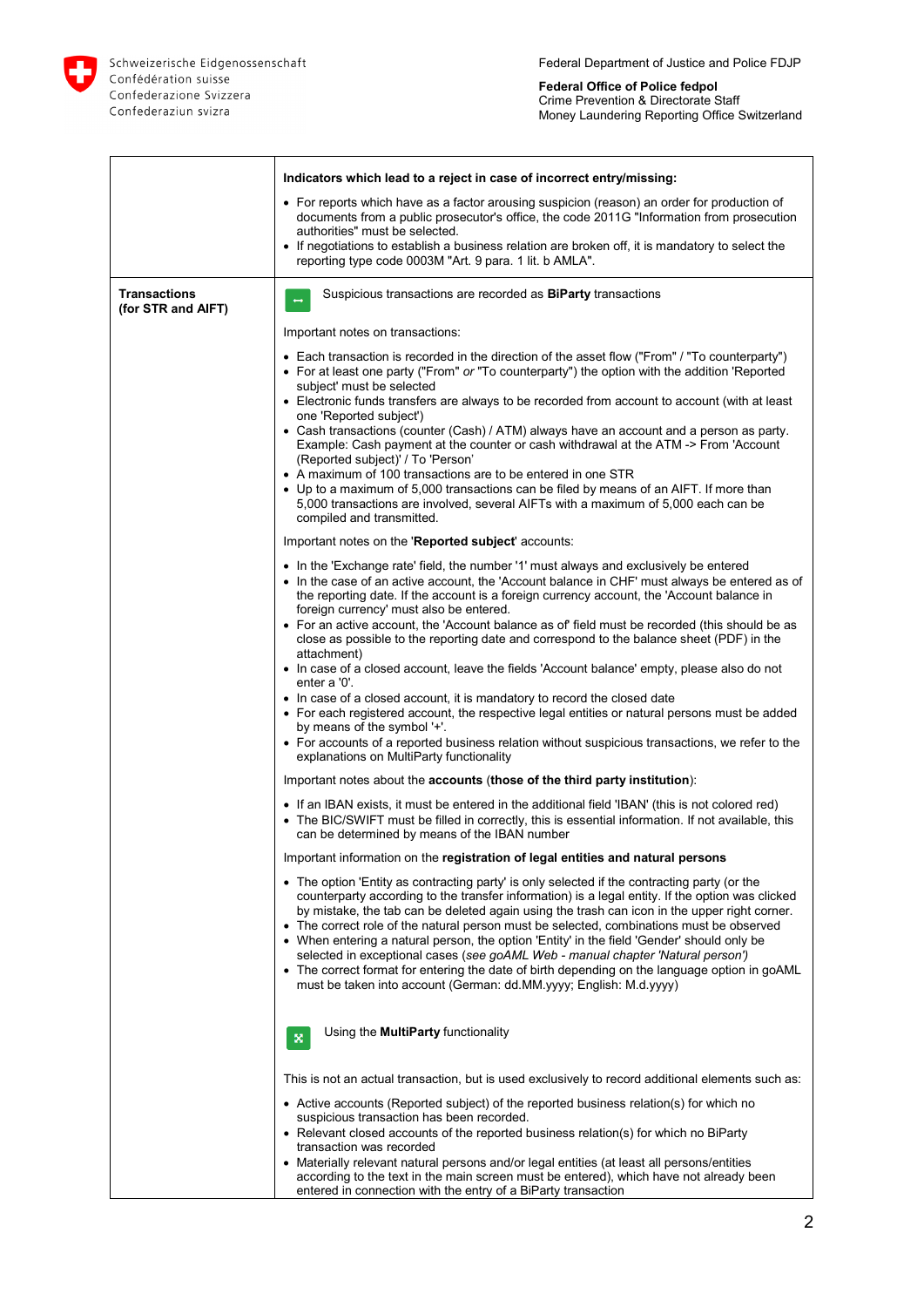

 $\Gamma$ 

Schweizerische Eidgenossenschaft Confédération suisse Confederazione Svizzera Confederaziun svizra

T

**Federal Office of Police fedpol** Crime Prevention & Directorate Staff Money Laundering Reporting Office Switzerland

٦

|                                                          | Further to note:                                                                                                                                                                                                                                                                                                                                                      |
|----------------------------------------------------------|-----------------------------------------------------------------------------------------------------------------------------------------------------------------------------------------------------------------------------------------------------------------------------------------------------------------------------------------------------------------------|
|                                                          | • (Fictitious) transaction number can be generated automatically by goAML by clicking on the<br>gear wheel icon<br>• The amount of a MultiParty transaction is always CHF 0.00 (field must not be left empty)<br>• Under transaction type 'MULTIPARTY Dummy' is to be selected                                                                                        |
|                                                          | • Use the date of the report as transaction date<br>• The value "n/a" can be entered in the 'Reason for payment' field                                                                                                                                                                                                                                                |
| <b>Activity</b><br>(for SAR and AIF)                     | Basically, all accounts of a reported business relation are to be recorded. Likewise, all relevant<br>natural persons / legal entities are to be recorded.                                                                                                                                                                                                            |
|                                                          | It is recommended to start with the registration of accounts, because in this context,<br>contracting parties/beneficial owners/authorized signatories will be registered at the same time.                                                                                                                                                                           |
|                                                          | Detailed information on the registration of accounts is specified in the upper part 'Transactions'<br>under 'Important notes on the 'Reported subject' accounts:'.                                                                                                                                                                                                    |
|                                                          | Central to the entry of persons is the 'Role' field, in which the appropriate number must be<br>entered:                                                                                                                                                                                                                                                              |
|                                                          | 0 = Contracting party; 1 = Beneficial owner(s)/Control owner(s)/Controller(s); 2 = Power of<br>attorney(ies)/Authorized signatory(ies); $3 =$ Business partner; $4 =$ Buyer/seller; $5 =$ Trust; $6 =$<br>Settlor; $7 =$ Trustee; $8 =$ Protector; $9 =$ Beneficiary; $10 =$ Other                                                                                    |
|                                                          | If the number 10 (Other) is entered, the specification of the role of the person is to be entered<br>as free text in the field 'Additional info on role'.                                                                                                                                                                                                             |
| More tips and<br>information                             | Most fields have a <b>'tooltip'</b> . If the cursor is moved over the title of the respective field, further<br>explanations appear.                                                                                                                                                                                                                                  |
|                                                          | As soon as the <b>'Other' option</b> is selected in a field, the 'Remarks' (or additional information)<br>field must always be filled in. Otherwise, the report will be rejected. Examples: Address,<br>Identification, Role, etc.                                                                                                                                    |
|                                                          | The option 'Goods and services' is intended for merchants and is not to be used by financial<br>intermediaries.                                                                                                                                                                                                                                                       |
|                                                          | As soon as all necessary mandatory fields of the report have been filled in, the vertical bars on<br>the left of the main menu appear green and the report can be submitted. Not all mandatory<br>entries listed in this document are immediately checked by the system. Thus, the entire<br>report can be shown green in the web form and still be rejected by MROS. |
| Procedure after a<br>rejection of the report<br>(Reject) | A notification to the stored email address is triggered with the information that a message has<br>been received in goAML. In the message board there is a message with the title 'Technical<br>rejection'. The reason for the rejection is explained in the document.                                                                                                |
|                                                          | In order not to have to carry out a complete new entry of the report, the following procedure<br>can be followed:                                                                                                                                                                                                                                                     |
|                                                          | • Under 'Submitted reports' in the 'Status' column, click on the blue underlined word<br>'Rejected'.                                                                                                                                                                                                                                                                  |
|                                                          | • The reasons for the technical rejection are listed, in case of questions the indicated phone<br>number can be called<br>Then click on 'Revert'.                                                                                                                                                                                                                     |
|                                                          | • The report changes status and can be edited again under 'Drafted reports' by clicking the<br>pencil icon and making the necessary corrections<br>• Subsequently submit the report to MROS again                                                                                                                                                                     |

## **Liability**

Although the federal authorities take every care to ensure that the information published is correct, no warranty can be given with regard to the correctness, accuracy, up-to-dateness, reliability and completeness of the content of this information.

The federal authorities expressly reserve the right to change, delete or temporarily not publish content in whole or in part at any time without notice.